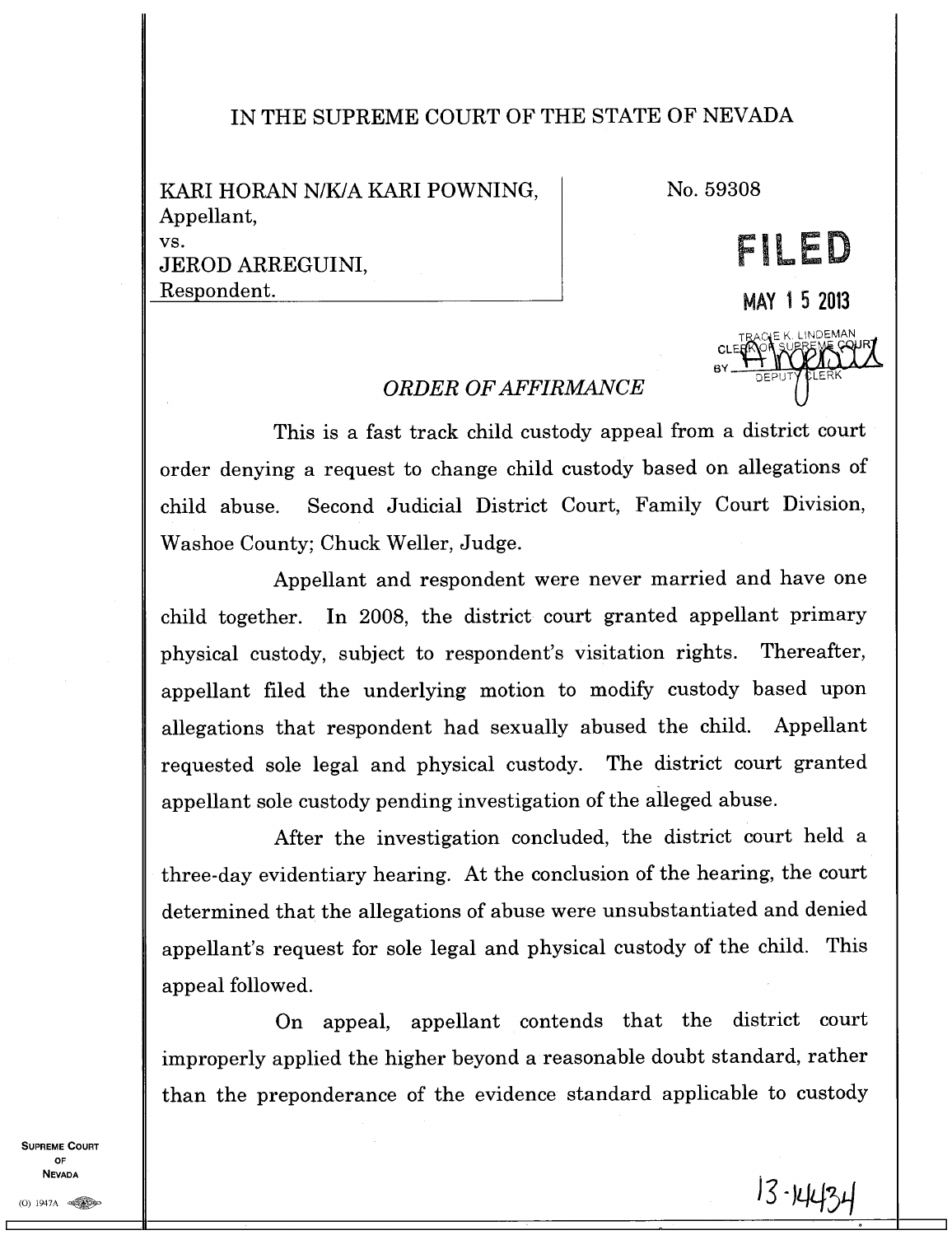modifications, in determining whether respondent had abused the child. Appellant argues that there was substantial evidence to support the allegations of respondent's abuse. Appellant also summarily argues that the district court expressed bias against her at trial.

A court may modify primary physical custody when there has been a substantial change in circumstances affecting the child's welfare, and the child's best interest is served by the modification. *Ellis v. Carucci,*  123 Nev. 145, 150-51, 161 P.3d 239, 242-43 (2007). Generally, in establishing the child's best interest, the court applies a preponderance of the evidence standard. *See Mack v. Ashlock,* 112 Nev. 1062, 1066, 921 P.2d 1258, 1261 (1996); *but see* NRS 125C.230(1) (providing that clear and convincing evidence of domestic violence creates a rebuttable presumption that custody with the perpetrator is not in the child's best interest). In evaluating a custody order, this court must be satisfied that the district court's decision was made for appropriate reasons and that the factual determinations are supported by substantial evidence. *Rico v. Rodriguez,*  121 Nev. 695, 701, 120 P.3d 812, 816 (2005). Child custody matters rest in the district court's sound discretion, and this court will not disturb the custody decision absent an abuse of that discretion. *Wallace v. Wallace,*  112 Nev. 1015, 1019, 922 P.2d 541, 543 (1996); *Sims* v. *Sims,* 109 Nev. 1146, 1148, 865 P.2d 328, 330 (1993).

Here, the district court determined that the child abuse allegations against respondent were unsubstantiated by social services and that the district attorney's office declined to bring criminal charges against respondent. The court considered conflicting testimony from professional therapists and determined that appellant did not show by a preponderance of the evidence that respondent had abused the child or

**SUPREME COURT OF NEVADA** 

2